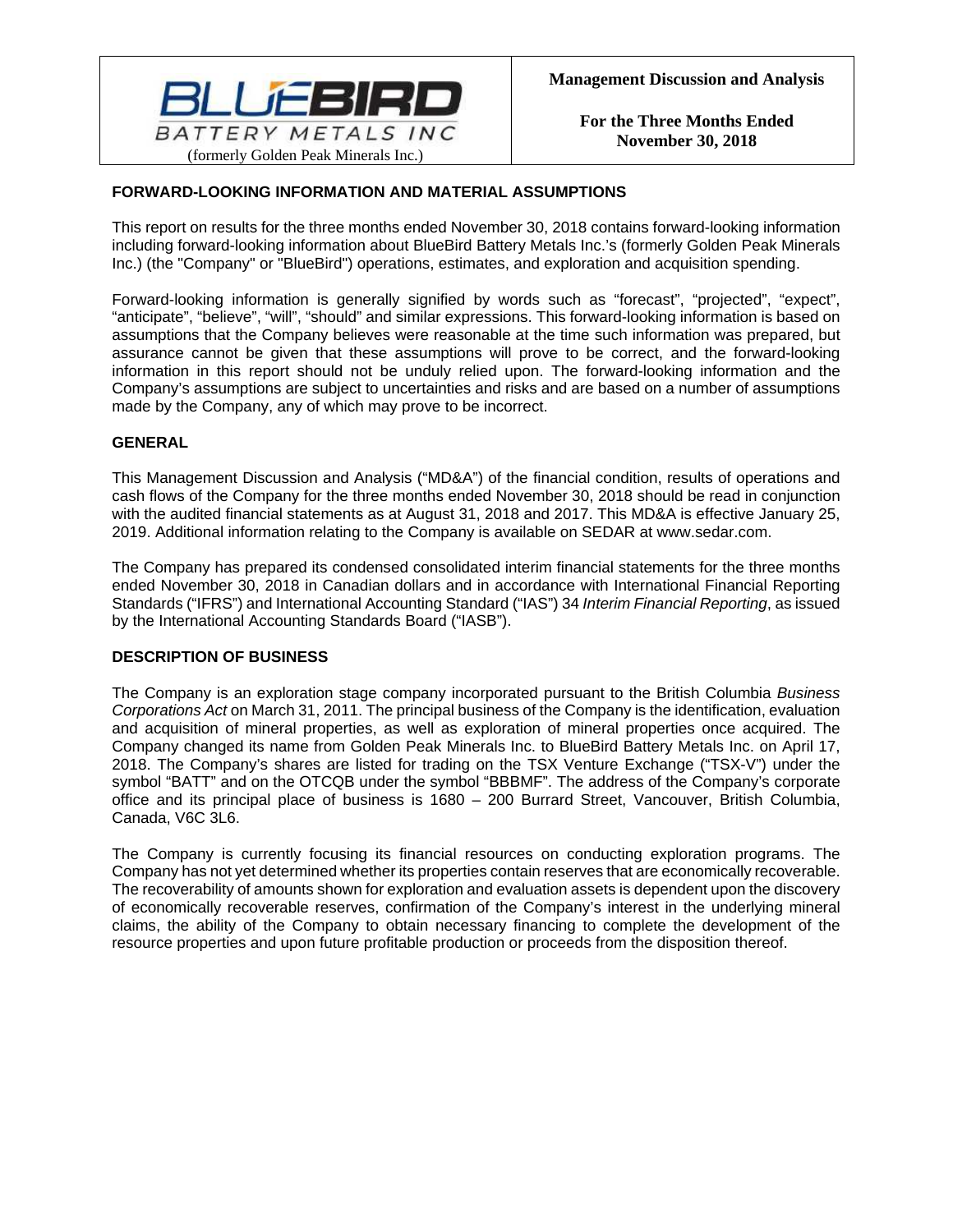

### **EXPLORATION AND EVALUATION ASSETS**

Total costs incurred on exploration and evaluation assets are summarized as follows:

|                                                                                                                                             |                                                  | <b>Ashburton</b>                | <b>Atikwa</b><br>Lake/Maybrun                | <b>Batt</b>      | Hemlo                                                       |                                                                      |
|---------------------------------------------------------------------------------------------------------------------------------------------|--------------------------------------------------|---------------------------------|----------------------------------------------|------------------|-------------------------------------------------------------|----------------------------------------------------------------------|
|                                                                                                                                             | <b>Canegrass Property</b>                        | <b>Property</b>                 | <b>Properties</b>                            | <b>Property</b>  | <b>Properties</b>                                           | <b>Total</b>                                                         |
| <b>Acquisition Costs</b>                                                                                                                    |                                                  |                                 |                                              |                  |                                                             |                                                                      |
| Balance, August 31, 2017<br>Acquisition and option payments (cash)<br>Acquisition and option payments (shares)<br>Claim costs<br>Impairment | \$<br>50,000<br>945,707                          | \$<br>25,000                    | 725,953<br>1,331<br>(17,000)                 | 25,000<br>67,500 | \$<br>2,290,022<br>883,500<br>1,016<br>(3, 174, 538)        | 3,015,975<br>100,000<br>1,896,707<br>2,347<br>(3, 191, 538)          |
| Balance, August 31, 2018<br>Acquisition and option payments (shares)                                                                        | 995,707                                          | 25,000<br>514,594               | 710,284                                      | 92,500           |                                                             | 1,823,491<br>514,594                                                 |
| <b>Balance, November 30, 2018</b>                                                                                                           | \$<br>995,707                                    | \$<br>539,594                   | \$<br>710,284                                | 92,500           | \$                                                          | \$<br>2,338,085                                                      |
| <b>Deferred Exploration Expenditures</b>                                                                                                    |                                                  |                                 |                                              |                  |                                                             |                                                                      |
| Balance, August 31, 2017<br>Camp and other<br>Drilling<br>Geological<br>Geophysics<br>Impairment                                            | \$<br>5,077<br>90,933<br>114,911<br>63,972       | \$<br>4,685<br>3,335            | \$<br>181,046<br>6,000<br>84,350<br>(12,628) | 48,629           | \$<br>914,383<br>15,100<br>13,750<br>158,523<br>(1,101,756) | 1,095,429<br>30,862<br>90,933<br>264,975<br>222,495<br>(1, 114, 384) |
| Balance, August 31, 2018<br>Camp and other<br>Drilling<br>Geological<br>Geophysics<br>Currency translation difference                       | 274,893<br>244,783<br>58,847<br>120,862<br>6,976 | 8,020<br>2,205<br>12,479<br>265 | 258,768<br>10,800                            | 48,629<br>5,000  |                                                             | 590,310<br>2,205<br>244,783<br>87,126<br>120,862<br>7,241            |
| <b>Balance, November 30, 2018</b>                                                                                                           | 706,361                                          | \$<br>22,969                    | \$<br>269,568                                | 53,629           | \$<br>$\blacksquare$                                        | 1,052,527                                                            |
| <b>Total Exploration and Evaluation Assets</b>                                                                                              |                                                  |                                 |                                              |                  |                                                             |                                                                      |
| Balance, August 31, 2018                                                                                                                    | 1,270,600                                        | \$<br>33,020                    | \$<br>969,052                                | 141.129          | \$                                                          | 2.413.801                                                            |
| <b>Balance, November 30, 2018</b>                                                                                                           | 1,702,068                                        | \$<br>562,563                   | \$<br>979,852                                | 146,129          | \$<br>$\blacksquare$                                        | 3,390,612                                                            |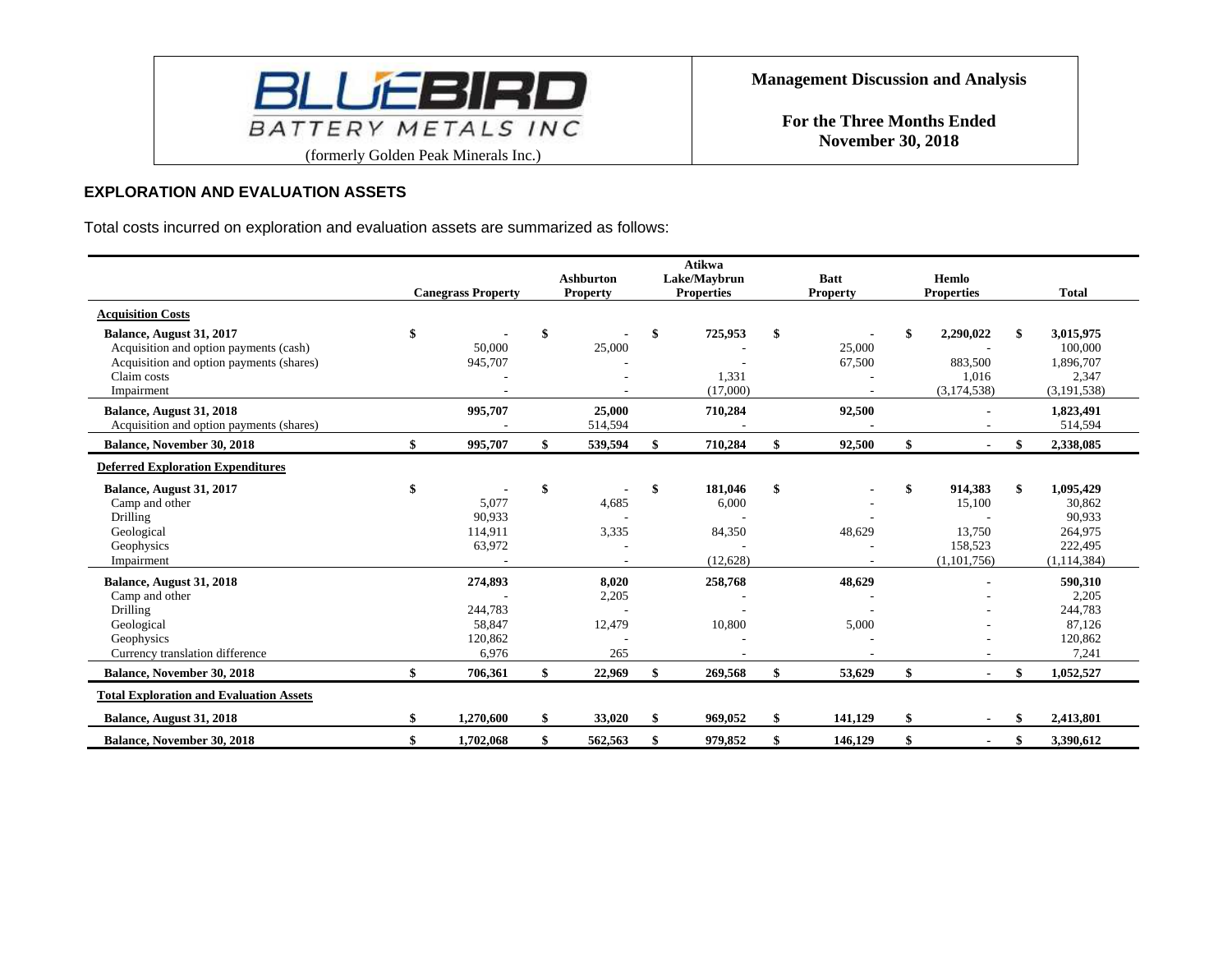

# **Canegrass Property**

On March 15, 2018, the Company entered into an option agreement with Trafalgar Resources Pty. Ltd. ("Trafalgar") to acquire a 100% interest in the Canegrass Property, located in the Mount Magnet region of Western Australia.

In consideration, the Company must make payments as follows:

- Cash payment of \$25,000 (paid) and issuance of 3,000,000 common shares of the Company (issued) upon approval by the TSX-V (approval received on March 21, 2018);
- Issuance of an additional 1,875,000 common shares of the Company on or before March 21, 2019; and
- Issuance of an additional 1,875,000 common shares of the Company on or before March 21, 2020.

The Company must also incur exploration expenditures as follows:

- \$500,000 on or before March 21, 2019;
- An additional \$1,000,000 on or before March 21, 2020; and
- An additional \$1,500,000 on or before March 21, 2021.

A finder's fee of 261,058 shares (issued and valued at \$75,707) was paid in relation to the agreement. Subject to further TSX-V approval, a discovery bonus of 1,500,000 common shares of the Company will be issued in the event of discovery of a copper/cobalt equivalent resource of 250,000 ounces or greater on the Canegrass Property.

The Company also paid a \$25,000 letter of intent ("LOI") fee to Trafalgar during the year ended August 31, 2018.

### Phase One Exploration Program

On August 7, 2018, the Company reported the results of surface rock chips collected at VTEM-08 during the cultural survey of the planned drill sites, returning anomalous vanadium, titanium and iron values. The results fell within a broad, elongate, V<sub>2</sub>O<sub>5</sub> surface anomaly defined by historical rock chip samples (refer to the press release dated August 7, 2018).

On October 23, 2018, the Company announced results for five reverse circulation holes drilled near VTEM-08. The holes were drilled on one section and spaced 80 metres between holes. The initial hole on the section BBRC001 targeted the VTEM-08 anomaly to evaluate for potential magmatic nickel, copper sulphide mineralization. The remaining four holes on the section targeted a broad, elongate, coincident rock geochemical surface anomaly (vanadium) and magnetic anomaly measuring 4,500 metres by 500 metres. Significant assay results were as follows:

| Hole ID        | <b>From</b><br>(m) | Т٥<br>(m) | Interval $(1)$<br>(m) | V <sub>2</sub> O <sub>5</sub><br>$(\% )$ |
|----------------|--------------------|-----------|-----------------------|------------------------------------------|
| <b>BBRC001</b> | 0.00               | 102.00    | 102.00                | 0.36                                     |
| including      | 35.00              | 55.00     | 20.00                 | 0.49                                     |
| and            | 64.00              | 81.00     | 17.00                 | 0.78                                     |
| including      | 72.00              | 80.00     | 8.00                  | 1.03                                     |
| <b>BBRC002</b> | 0.00               | 121.00    | 121.00                | 0.31                                     |
| including      | 38.00              | 61.00     | 23.00                 | 0.46                                     |
| and            | 100.00             | 119.00    | 19.00                 | 0.53                                     |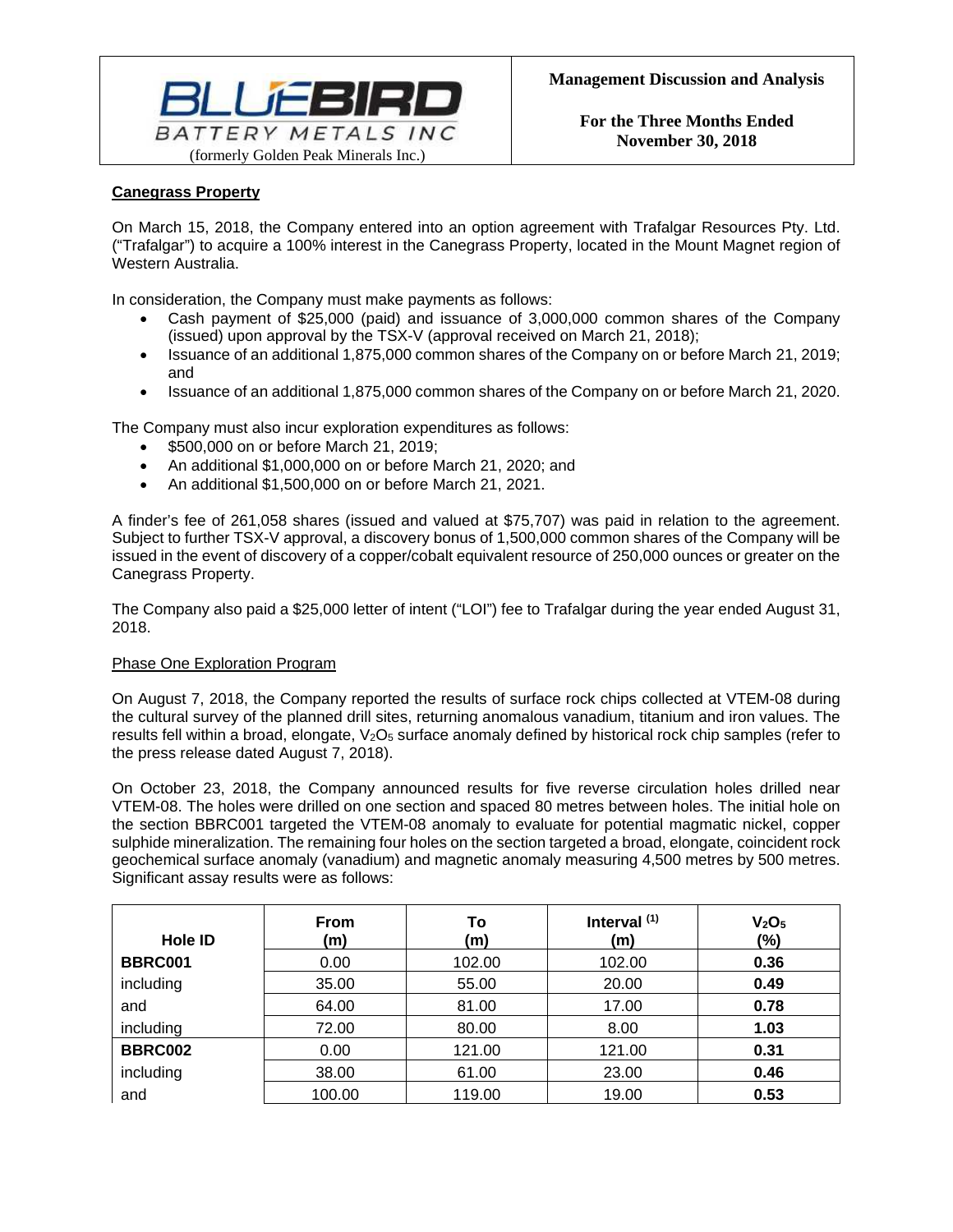

**For the Three Months Ended November 30, 2018** 

| Hole ID        | <b>From</b><br>(m) | To<br>(m) | Interval $(1)$<br>(m) | V <sub>2</sub> O <sub>5</sub><br>(%) |
|----------------|--------------------|-----------|-----------------------|--------------------------------------|
| including      | 110.00             | 119.00    | 9.00                  | 0.68                                 |
| <b>BBRC003</b> | 0.00               | 85.00     | 85.00                 | 0.16                                 |
| including      | 32.00              | 34.00     | 2.00                  | 0.48                                 |
| <b>BBRC004</b> | 25.00              | 78.00     | 53.00                 | 0.23                                 |
| including      | 39.00              | 42.00     | 3.00                  | 0.39                                 |
| and            | 62.00              | 63.00     | 1.00                  | 0.63                                 |
| <b>BBRC005</b> | 8.00               | 63.00     | 55.00                 | 0.21                                 |
| including      | 30.00              | 38.00     | 8.00                  | 0.58                                 |
| including      | 35.00              | 38.00     | 3.00                  | 0.88                                 |

*(1) The intervals noted in the above table are measured downhole and are not true width. There is insufficient information at this time to determine the true width of the mineralized zone.* 

On November 29, 2018, the Company announced results from five diamond drill holes. All holes during the Phase One drill program targeted VTEM™ anomalies. The diamond drill campaign consisted of 1,380 metres and all holes intersected anomalous Ni, Cu, and Co grades, establishing a trend with a 4,500-metre strike length within the magnetite-rich gabbro-norites. Significant assay results are presented in the following table:

|           | <b>From</b> | To     | Interval $(2)$ | Ni     | Cu   | Co   |               |
|-----------|-------------|--------|----------------|--------|------|------|---------------|
| Hole ID   | (m)         | (m)    | (m)            | $(\%)$ | (%)  | (%)  | <b>Target</b> |
| BBDD001   | 142.96      | 144.66 | 1.70           | 1.20   | 0.41 | 0.10 | VTEM-06       |
| including | 144.09      | 144.66 | 0.57           | 3.07   | 0.62 | 0.24 |               |
| BBDD002   | 243.15      | 257.40 | 14.25          | 0.69   | 0.82 | 0.05 | CG-039        |
| including | 250.80      | 255.70 | 4.90           | 1.33   | 1.26 | 0.10 |               |
| BBDD003   | 225.80      | 227.00 | 1.20           | 0.48   | 0.98 | 0.06 | CG-02         |
| BBDD004   | 275.00      | 279.00 | 4.00           | 0.25   | 0.41 | 0.05 | CG-02         |
| including | 277.85      | 279.00 | 1.15           | 0.37   | 0.70 | 0.08 |               |
| BBDD005   | 255.70      | 263.00 | 7.30           | 0.14   | 0.31 | 0.02 | CG-02         |
| including | 256.75      | 257.15 | 0.40           | 0.50   | 1.51 | 0.06 |               |

*(2) The intervals noted in the above table are measured downhole and are not true width. There is insufficient information at this time to determine the true width of the mineralized zone.* 

*(3) Platinum and palladium assay results are pending.* 

The technical content in this MD&A has been reviewed and approved by Wesley Hanson, P.Geo., a director of the Company and a Qualified Person pursuant to National Instrument ("NI") 43-101 *Standards of Disclosure for Mineral Projects*.

### **Ashburton Project**

On August 8, 2018, the Company entered into an agreement to acquire a 100% interest in the Ashburton project, located in Western Australia.

In consideration, the Company must make payments as follows: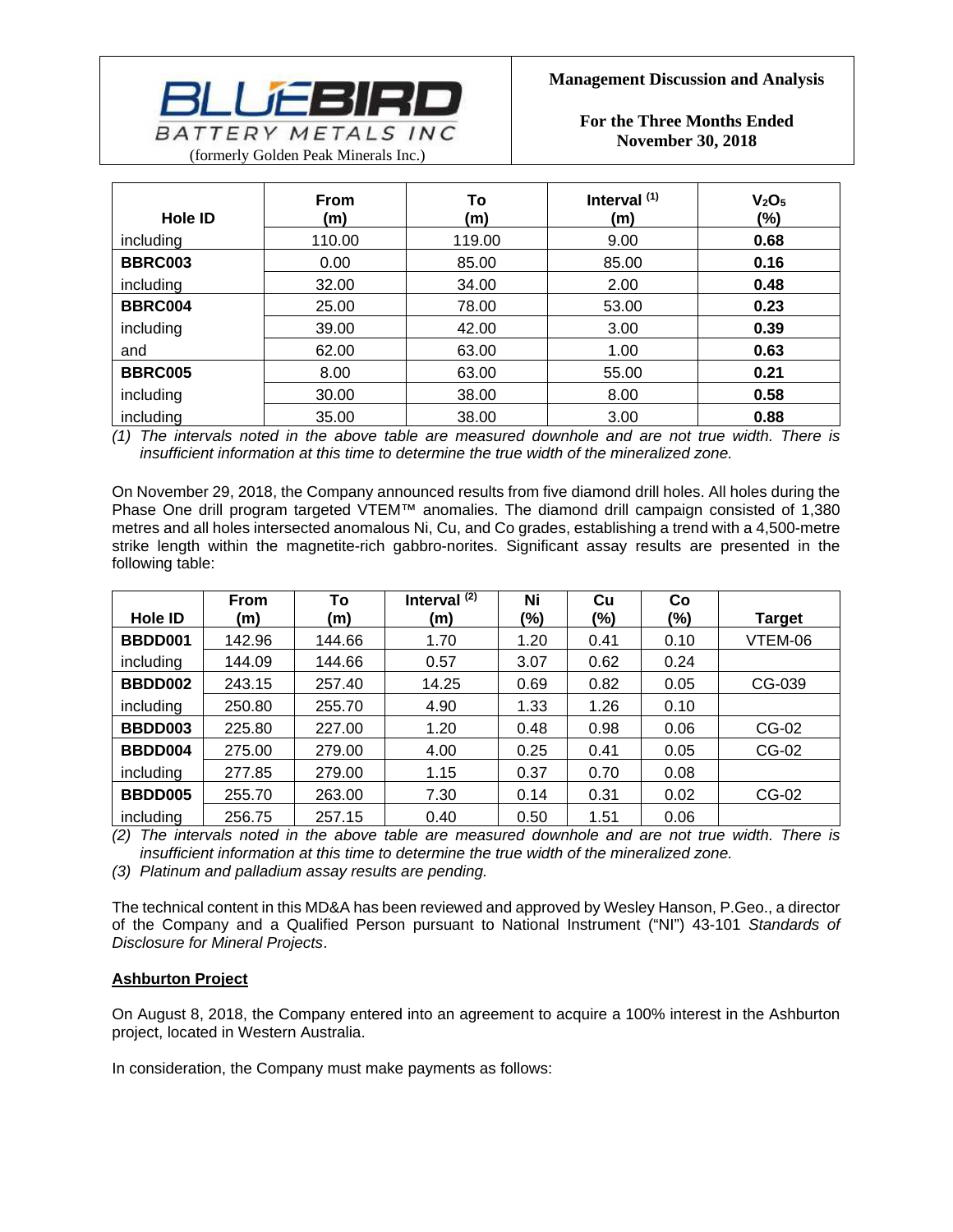

- Issuing common shares of the Company upon completion with a volume weighted average price ("VWAP") over a 30-day period of \$750,000 (issued and valued at \$514,594 based on the trading price at the date of issuance); and
- Issuing common shares of the Company with a VWAP over a 30-day period of \$750,000 on the first anniversary of the completion date.

The Company also paid a \$25,000 LOI fee to the vendor during the year ended August 31, 2018.

## **Atikwa Lake / Maybrun Properties**

The Atikwa Lake Property is located in northwestern Ontario in the Rainy River district, an emerging gold camp. The Company has assembled a land position centered around the Maybrun Mine, a past-producing gold-copper deposit.

On February 4, 2016, the Company entered into an agreement to acquire a 100% undivided interest in 20 mineral claims located in Ontario. As consideration, the Company issued 75,000 common shares of the Company at a value of \$60,000.

In March 2017, an additional five claims were acquired for \$6,480.

On April 7, 2017, the Company entered into an agreement to acquire a 100% interest in the Maybrun Property located in Ontario. As consideration, the Company issued 1,200,000 common shares at a value of \$600,000 and paid \$40,000 in cash.

The vendors retained a 2% net smelter return royalty ("NSR") on the property. The Company has the option to purchase 1% of the 2% NSR (one-half) at a price of \$1,000,000.

On June 19, 2017, the Company entered into an option agreement to acquire additional claims on the Atikwa Lake Property. Under the terms of the option agreement, the Company could earn a 100% interest by making payments as follows:

- Issuing 25,000 common shares of the Company (issued) and making a cash payment of \$10,000 (paid) upon approval by the TSX-V;
- Issuing 25,000 common shares of the Company and making a cash payment of \$25,000 by June 23, 2018;
- Issuing 50,000 common shares of the Company and making a cash payment of \$35,000 by June 23, 2019; and
- Issuing 85,000 common shares of the Company and making a cash payment of \$60,000 by June 23, 2020.

The Company was also required to incur exploration expenditures on the additional claims as follows:

- **\$50,000 on or before June 19, 2018;**
- An additional \$75,000 on or before June 19, 2019; and
- An additional \$150,000 on or before June 19, 2020.

The vendors retained a 2% NSR on the property. The Company had the option to purchase 1% of the 2% NSR (one-half) at a price of \$1,000,000.

On April 6, 2018, the Company provided termination notice to the vendors of the June 19, 2017 option agreement. The Company recorded an impairment of \$29,628 as a result of the termination.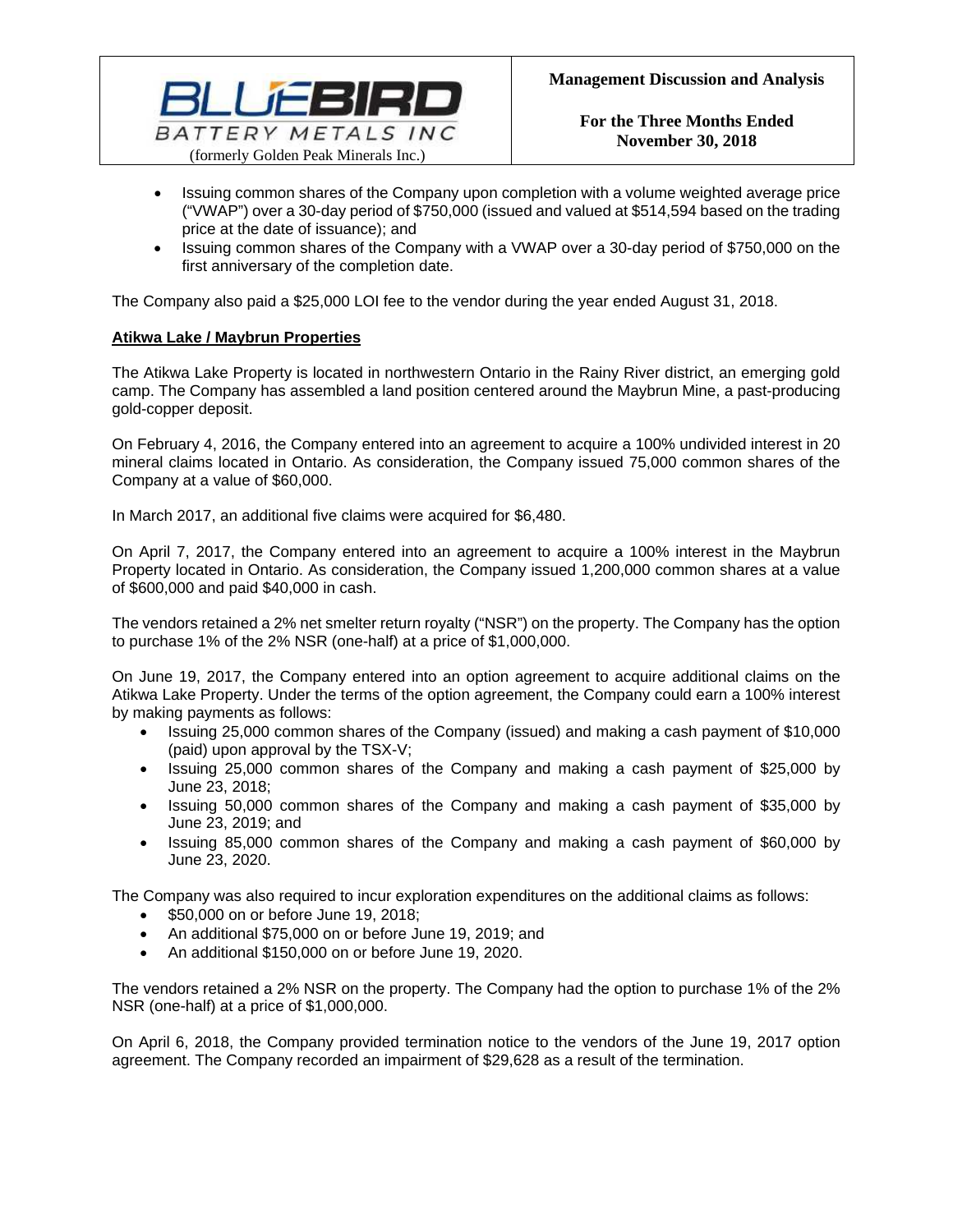

# **Batt Property**

On March 26, 2018, the Company entered into an option agreement with Strategic Metals Ltd. ("Strategic") to acquire an 80% interest in the Batt Property, located in Yukon Territory. In consideration, the Company paid cash of \$25,000 and issued 250,000 common shares of the Company valued at \$67,500.

The Company must also incur exploration expenditures as follows:

- \$50,000 on or before March 31, 2019 (incurred);
- An additional \$150,000 on or before March 31, 2020; and
- An additional \$300,000 on or before March 31, 2021.

Strategic retains a 1% NSR on the property. In the case the option agreement terms are met, a joint venture ("JV") will be formed between the Company and Strategic. Should Strategic's JV participation drop below 10%, the NSR will increase to 2%. At that time, the Company may repurchase 1% (one-half) of the NSR for \$1,000,000, subject to further TSX-V approval.

### **Hemlo Properties**

### Heikki Property

On October 28, 2016, and as amended November 17, 2017, the Company entered into four option agreements to acquire the Esa, Kulta, Seija and Soturi properties, collectively, the Heikki Property, located in Ontario. Under the terms of the option agreements, the Company could earn a 100% interest by making payments as follows:

- Issuing 2,600,000 common shares of the Company (issued and valued at \$1,040,000) and making a cash payment of \$105,000 (paid) upon approval by the TSX-V;
- Issuing 3,100,000 common shares of the Company by January 31, 2018 (issued); and
- Issuing 1,750,000 common shares of the Company by November 17, 2018.

The vendors retained a 3% NSR on the property. The Company had the option to purchase 1% of the 3% NSR (one-third) at a price of \$500,000.

On August 9, 2017, the Company announced initial results of a completed airborne VTEM™ survey and the completion and filing of the initial NI 43-101 Technical Report on the Heikki Property.

NI 43-101 Technical Report Highlights:

- The Report, based on positive merits of the project and exploration potential, recommends:
	- o Completion of a \$2.6 million, two-phase exploration program that includes airborne and surface geophysics, regional and local scale geological mapping and sampling (Phase 1) followed by compilation, interpretation and diamond drilling (Phase 2).
- The Report also provides a recommendation that the area where the metasedimentary and intermediate/mafic volcanic rocks are in contact with the Cedar Lake Pluton is a prime exploration target.

The Company filed the Report entitled *N.I. 43-101 Technical Report on the Heikki Hemlo Property* dated July 17, 2017. The Report was authored by independent consultants Peter Caldbick, P.Geo. and J. Garry Clark, P.Geo. The Report is available on SEDAR (www.sedar.com) under the Company's profile.

On April 6, 2018, the Company provided termination notice to the vendors of the Heikki Property. The Company issued 3,100,000 common shares of the Company valued at \$883,500 in relation to the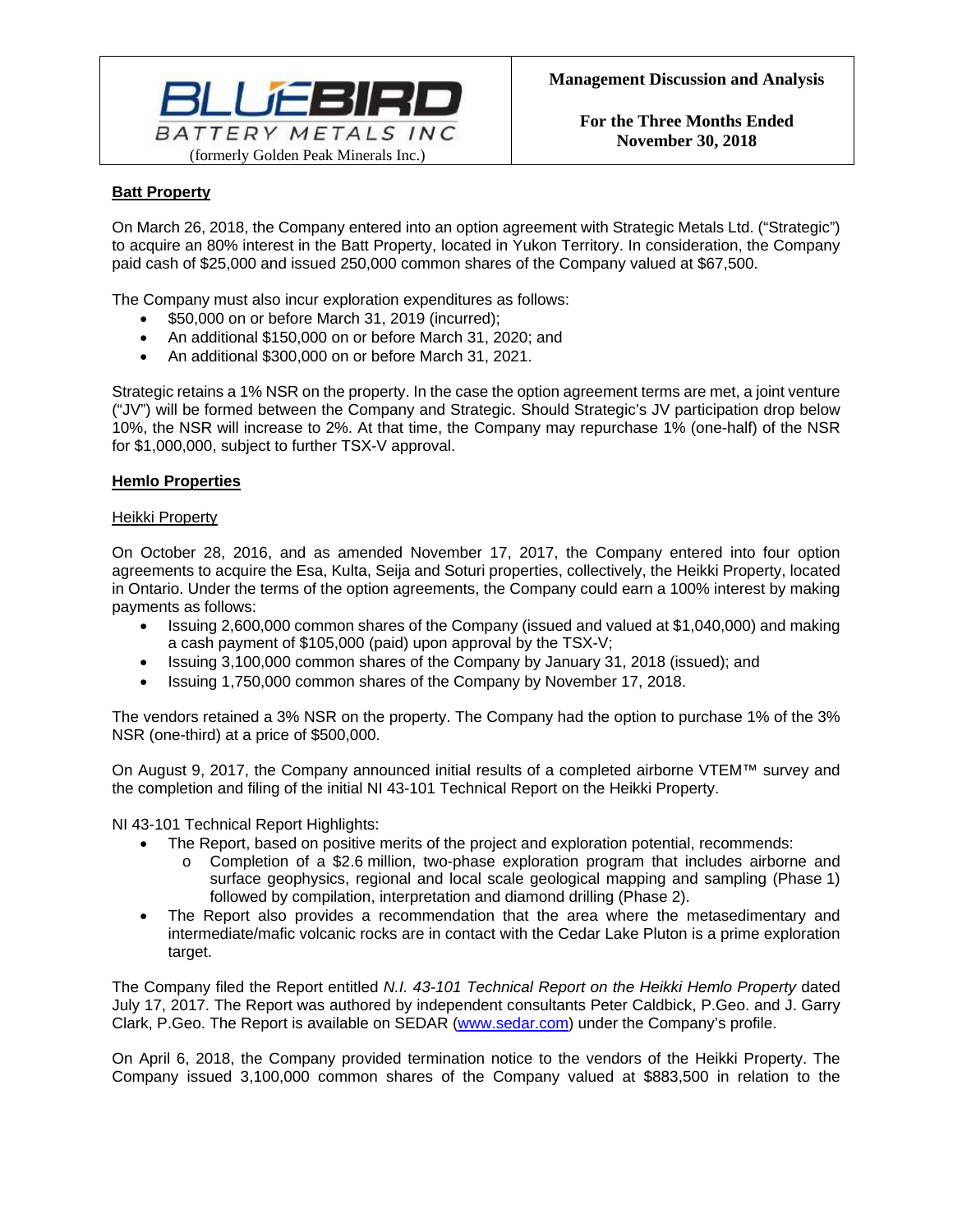

January 31, 2018 payment. The Company recorded an impairment of \$2,997,499 as a result of the termination.

# Hemlo East

On January 27, 2017, the Company entered into an option agreement to acquire the Hemlo East Property, located in Ontario. Under the terms of the option agreement, the Company could earn a 100% interest by making payments as follows:

- Issuing 750,000 common shares of the Company (issued and valued at \$352,500) and making a cash payment of \$100,000 (paid) upon approval by the TSX-V;
- Issuing 500,000 common shares of the Company and making a cash payment of \$100,000 by February 8, 2018;
- Issuing 500,000 common shares of the Company and making a cash payment of \$100,000 by February 8, 2019; and
- Issuing 500,000 common shares of the Company and making a cash payment of \$40,000 by February 8, 2020.

The Company was also required to incur exploration expenditures on the property as follows:

- **\$600,000 on or before January 27, 2018;**
- An additional \$600,000 on or before January 27, 2019; and
- An additional \$600,000 on or before January 27, 2020.

The vendor retained a 2.5% NSR on the property. The Company had the option to purchase 0.5% of the 2.5% NSR (one-fifth) at a price of US \$1,000,000.

On January 31, 2018, the Company provided termination notice to the vendor of the Hemlo East Property. The Company recorded an impairment of \$591,195 as a result of the termination.

### Hemlo East Extension and Hemlo West

On May 31, 2017, and as amended December 18, 2017 and January 31, 2018, the Company entered into two agreements to acquire additional claims in the Hemlo area. Under the terms of the agreements, the Company could earn a 100% interest by making payments as follows:

- Issuing 2,200,000 common shares of the Company upon approval by the TSX-V (issued and valued at \$682,000); and
- Issuing 1,000,000 common shares of the Company and making a cash payment of \$500,000 by March 2, 2018.

The vendors retained a 2% NSR on each property. The Company had the option to purchase 1% of each 2% NSR (one-half) at a price of \$1,000,000 each.

On April 6, 2018, the Company provided termination notice to the vendors of the Hemlo East Extension Property and Hemlo West Property. The Company recorded an impairment of \$687,600 as a result of the terminations.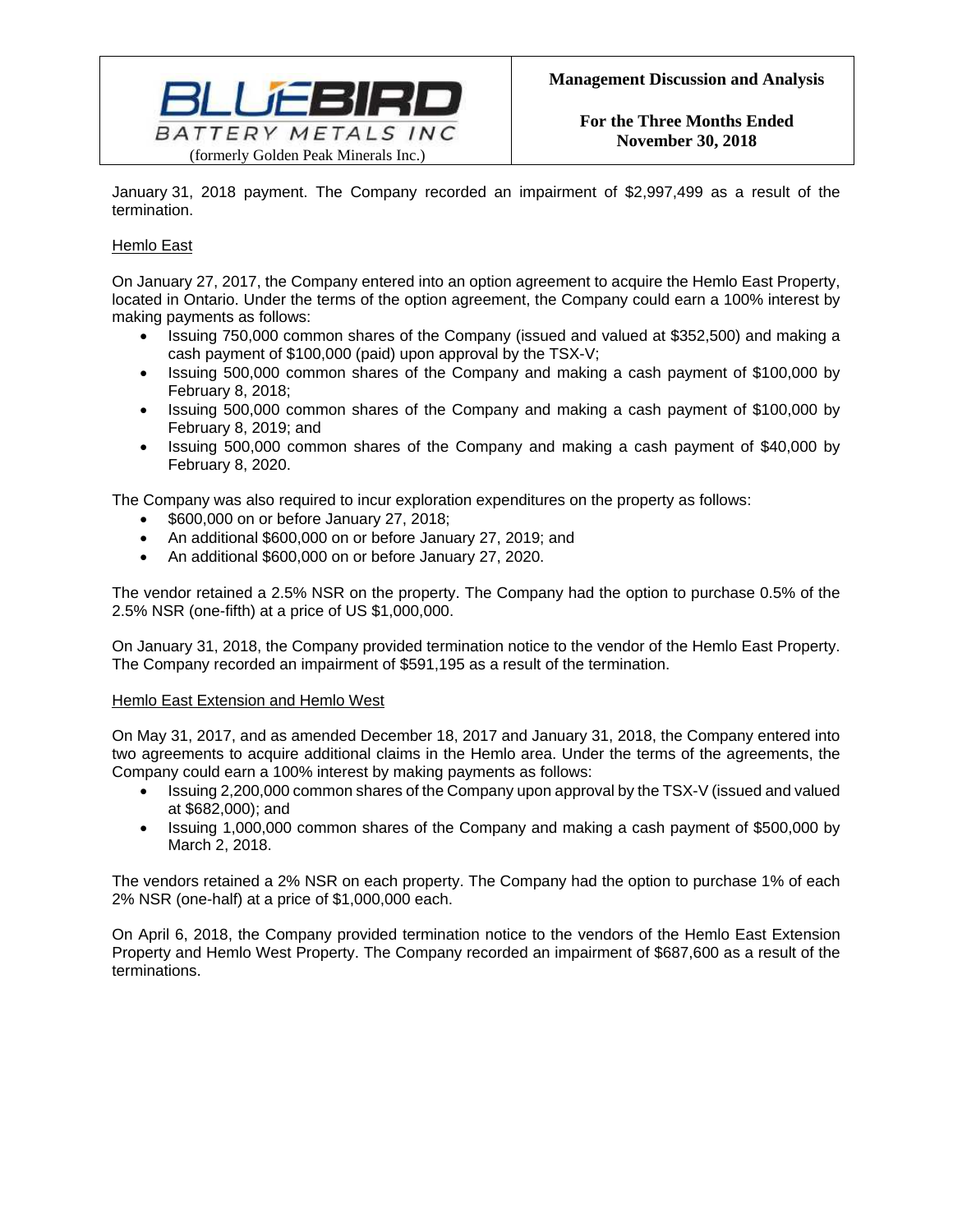

## **SELECTED ANNUAL INFORMATION**

|                                  | August 31,<br>2018 | August 31,<br>2017       | August 31,<br>2016 |
|----------------------------------|--------------------|--------------------------|--------------------|
| Revenue                          |                    |                          |                    |
| Net loss                         | (6,300,245)        | (1,751,417)              | (575, 236)         |
| Basic and diluted loss per share | (0.22)             | (0.14)                   | (0.37)             |
| <b>Total assets</b>              | 2,836,018          | 4,365,163                | 400,988            |
| Long-term debt                   |                    |                          |                    |
| <b>Dividends</b>                 | -                  | $\overline{\phantom{0}}$ |                    |

### **SUMMARY OF QUARTERLY RESULTS (\$000s except loss per share)**

| For the Quarter Periods Ending on | November 30,<br>2018 | August 31,<br>2018 | May 31,<br>2018 | February 28,<br>2018 |
|-----------------------------------|----------------------|--------------------|-----------------|----------------------|
| Revenue                           |                      |                    |                 |                      |
| Net loss                          | (422)                | (934)              | (1,033)         | (4,214)              |
| Basic and diluted loss per common |                      |                    |                 |                      |
| share                             | (0.01)               | (0.02)             | (0.03)          | (0.16)               |

| For the Quarter Periods Ending on | November 30,<br>2017 | August 31,<br>2017 | May 31,<br>2017 | February 28,<br>2017 |
|-----------------------------------|----------------------|--------------------|-----------------|----------------------|
| Revenue                           |                      |                    |                 |                      |
| Net loss                          | (119)                | 788)               | (574)           | (81                  |
| Basic and diluted loss per common |                      |                    |                 |                      |
| share                             | (0.01)               | (0.04)             | (0.04)          | (0.01)               |

# **OPERATIONS**

Three Months Ended November 30, 2018

During the three months ended November 30, 2018, the Company reported a net loss of \$421,500 (2017 - \$119,318). Variations in expenses from the three months ended November 30, 2018 to the three months ended November 30, 2017 were as follows:

- Consulting fees of \$156,188 (2017 \$102,527) increased as the Company engaged additional consultants later in the 2018 fiscal year that continued into 2019;
- Management fees of \$97,500 (2017 \$15,000) increased as additional management were added in the latter part of the 2018 fiscal year and continued into the November 30, 2018 quarter;
- Office and general of \$15,032 (2017 \$7,285) increased due to more exploration activity in the current period resulting in higher office and general expenses;
- Professional fees of \$45,780 (2017 \$nil) increased due to legal fees related to property acquisitions in Australia;
- Rent of \$9,000 (2017 \$9,000) was comparable to the prior period;
- Share-based payments of \$44,197 (2017 \$nil) was the result of options granted in 2018;
- Shareholder communications and investor relations of \$41,911 (2017 \$8,235) was the result of increased promotional activity for the Company in 2019;
- Transfer agent and filing fees of \$3,218 (2017 \$2,552) were comparable to the prior period;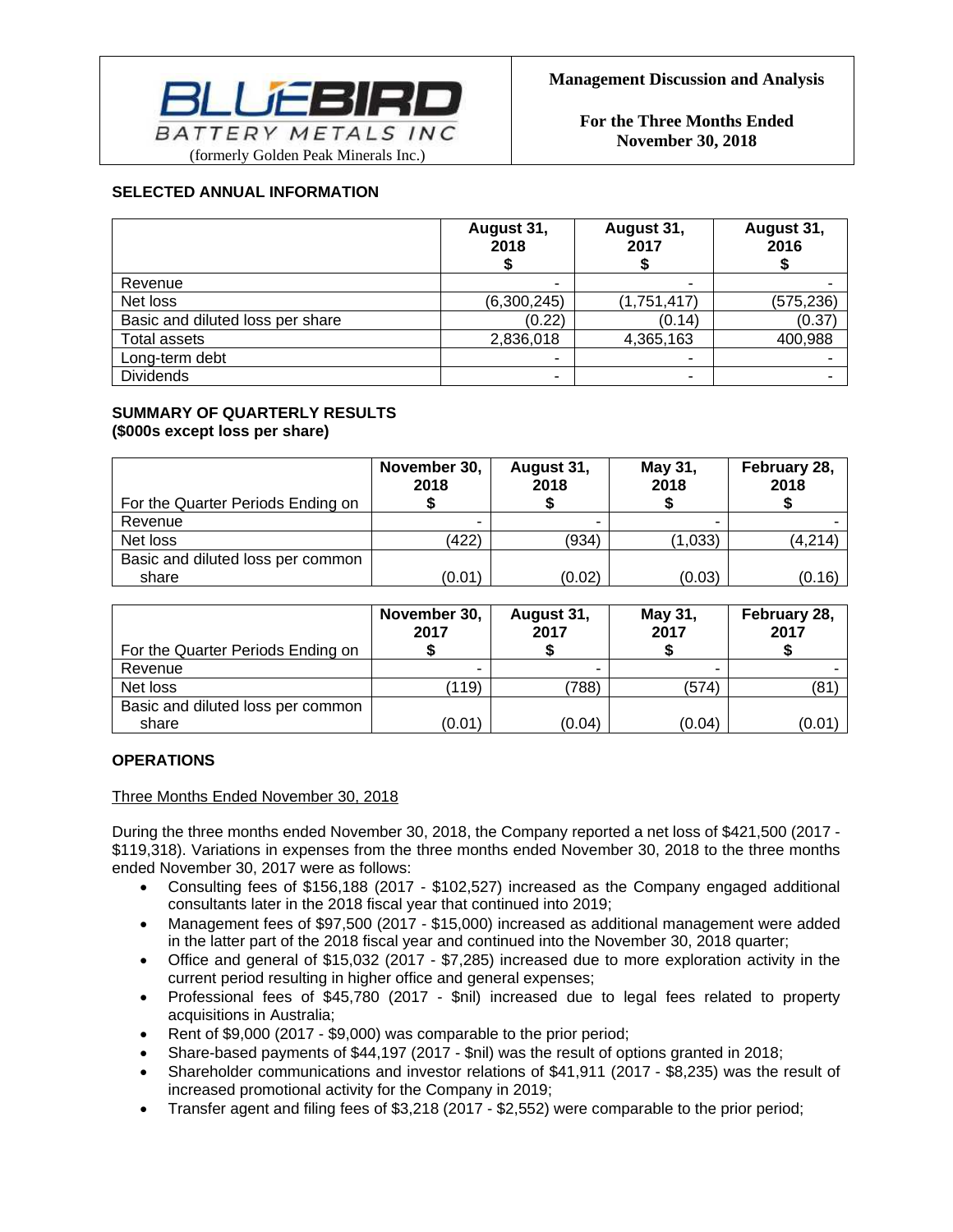

- Travel of \$18,519 (2017 \$nil) increased as a result of travel to Australia and for promotional activity; and
- Other income of \$nil (2017 \$25,338) relates to the reduction of other liability (which reflects the premium paid by investors on the Company's 2016 flow-through share grant) upon completion of qualifying exploration expenditures by the Company.

# **LIQUIDITY AND CAPITAL RESOURCES**

The Company's cash at November 30, 2018 was \$115,428, compared to \$260,836 at August 31, 2018. The working capital deficit was \$379,602 (August 31, 2018 - working capital of \$2,574).

The Company will need to raise additional financing in order to meet general working capital requirements for the 2019 fiscal year and to make option payments and continue exploration on its mineral properties. Subsequent to November 30, 2018, the Company received proceeds of \$22,500 on the exercise of 150,000 warrants and \$80,000 on the exercise of 400,000 stock options.

# **SUBSEQUENT EVENTS**

The following subsequent event is not discussed elsewhere in this MD&A:

Subsequent to November 30, 2018, 344,871 warrants expired unexercised.

## **OFF-BALANCE SHEET ARRANGEMENTS**

The Company has not entered into any off-balance sheet arrangements.

# **TRANSACTIONS WITH RELATED PARTIES**

These amounts of key management compensation are included in the amounts shown on the condensed consolidated interim statements of comprehensive loss:

|                 | Three months<br>ended<br>November 30,<br>2018 |      |        |
|-----------------|-----------------------------------------------|------|--------|
| Consulting fees | \$<br>4,688                                   | - \$ |        |
| Geological      | \$<br>8,250                                   | \$   | 43,750 |
| Management fees | \$<br>97,500                                  | \$   | 15,000 |

Key management includes directors and officers of the Company, including the Chief Executive Officer, President and Chief Financial Officer.

During the three months ended November 30, 2018, the Company paid:

- \$9,000 (2017 \$9,000) in rent to a company with common officers;
- \$27,000 (2017 \$nil) in consulting fees to a private company controlled by an officer; and
- \$9,000 (2017 \$nil) in office expenses to a private company controlled by an officer.

As at November 30, 2018, included in accounts payable and accrued liabilities is \$40,125 (August 31, 2018 - \$31,465) due to directors and officers of the Company.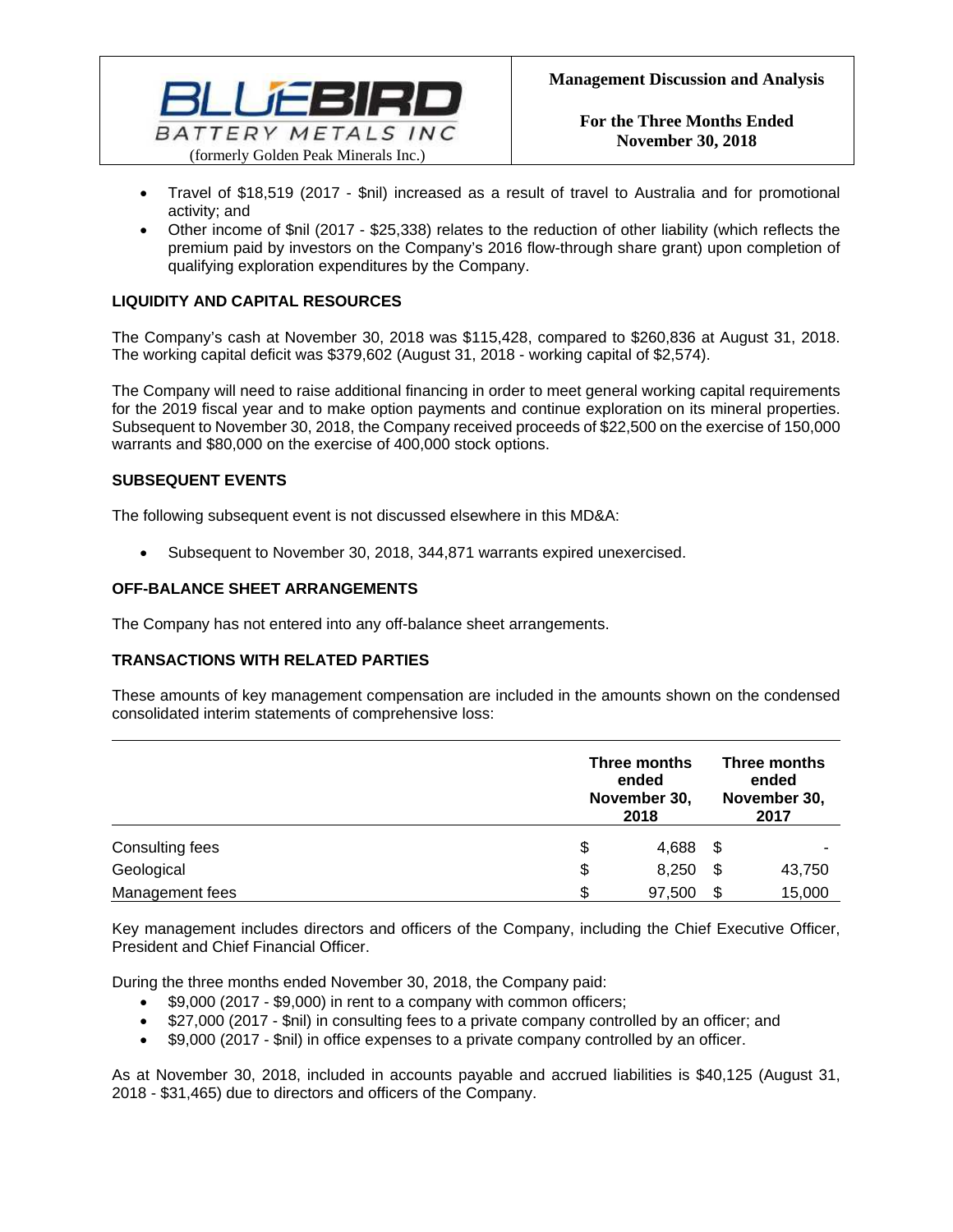

# **COMMITMENTS**

The Company is obligated to make certain payments and issue shares in connection with the acquisition of its exploration and evaluation assets.

# **NEW ACCOUNTING STANDARDS ISSUED BUT NOT YET EFFECTIVE**

Certain new standards, interpretations and amendments to existing standards have been issued by the IASB or the International Financial Reporting Interpretations Committee ("IFRIC") that are mandatory for accounting periods noted below. Some updates that are not applicable or are not consequential to the Company may have been excluded from the list below.

## IFRS 16 *Leases*

On January 13, 2016, the IASB issued IFRS 16. This standard introduces a single lessee accounting model and requires a lessee to recognize assets and liabilities for all leases with a term of more than 12 months, unless the underlying asset is of low value. A lessee is required to recognize a right-of-use asset representing its right to use the underlying asset and a lease liability representing its obligation to make lease payments. This standard substantially carries forward the lessor accounting requirements of IAS 17 *Leases*, while requiring enhanced disclosures to be provided by lessors. Other areas of the lease accounting model have been impacted, including the definition of a lease. The new standard is effective for annual periods beginning on or after January 1, 2019. Earlier application is permitted for entities that apply IFRS 15 *Revenue from Contracts with Customers* at or before the date of initial adoption of IFRS 16.

The Company has not yet begun the process of assessing the impact that the new and amended standard will have on its condensed consolidated interim financial statements or whether to early-adopt any of the new requirements.

# **CRITICAL ACCOUNTING POLICIES**

### *Critical judgments in applying accounting policies*

Information about critical judgments in applying accounting policies that have the most significant risk of causing material adjustment to the carrying amounts of assets and liabilities recognized in the condensed consolidated interim financial statements within the next financial year are discussed below.

### Impairment of exploration and evaluation assets

The application of the Company's accounting policy for exploration and evaluation expenditures and impairment of the capitalized expenditures requires judgment in determining whether it is likely that future economic benefits will flow to the Company, which may be based on assumptions about future events or circumstances. Estimates and assumptions made may change if new information becomes available. If, after an expenditure is capitalized, information becomes available suggesting that the recovery of expenditure is unlikely, the amount capitalized is written off in profit or loss in the year the new information becomes available.

### Title to mineral property interests

Although the Company has taken steps to verify title to mineral properties in which it has an interest, these procedures do not guarantee the Company's title. Such properties may be subject to prior agreements or transfers and title may be affected by undetected defects.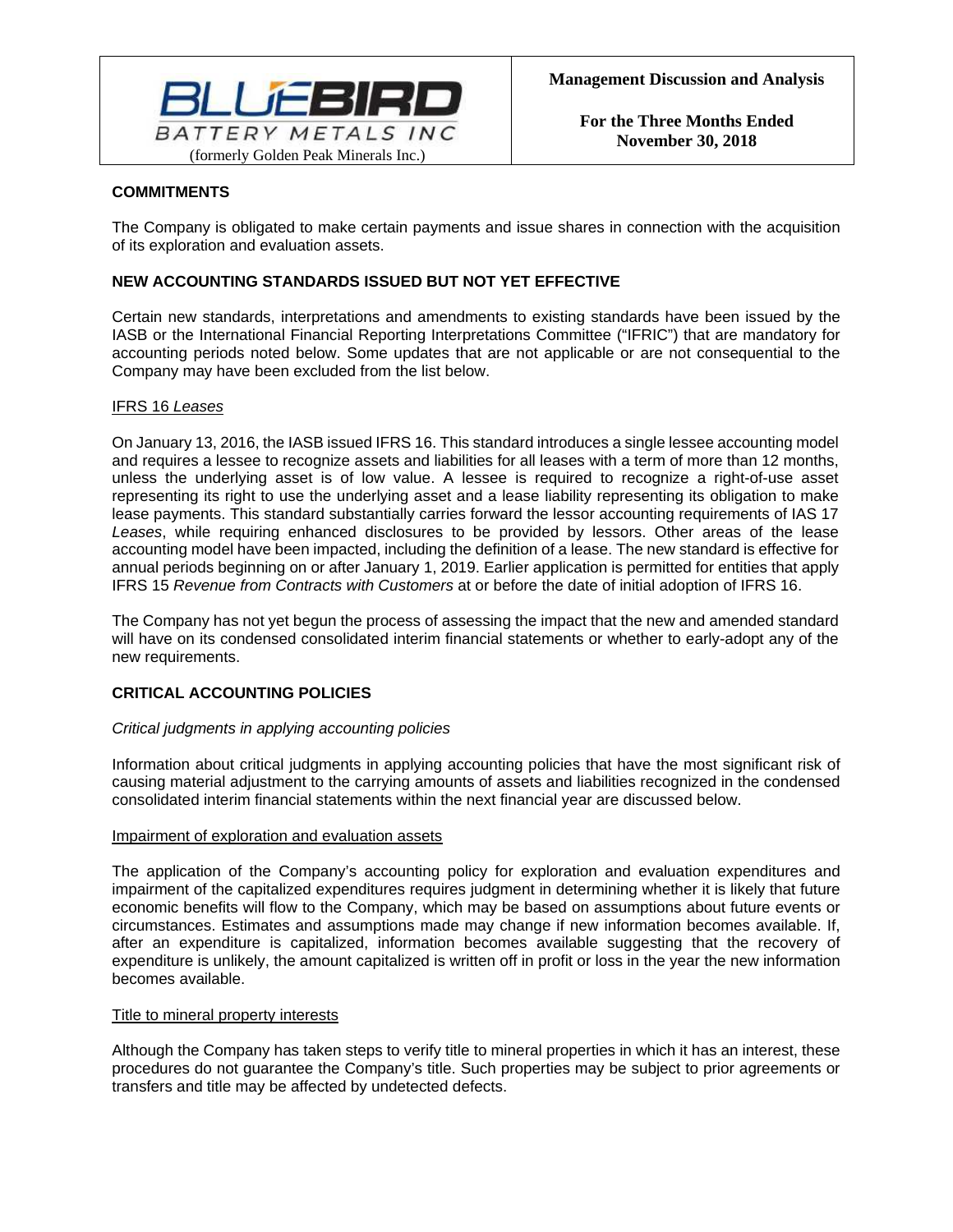

### Income taxes

Significant judgment is required in determining the provision for income taxes. There are many transactions and calculations undertaken during the ordinary course of business for which the ultimate tax determination is uncertain. The Company recognizes liabilities and contingencies for anticipated tax audit issues based on the Company's current understanding of the tax law. For matters where it is probable that an adjustment will be made, the Company records its best estimate of the tax liability, including the related interest and penalties in the current tax provision. Management believes they have adequately provided for the probable outcome of these matters; however, the final outcome may result in a materially different outcome than the amount included in the tax liabilities.

In addition, the Company recognizes deferred tax assets relating to tax losses carried forward to the extent that it is probable that taxable profit will be available against which a deductible temporary difference can be utilized. This is deemed to be the case when there are sufficient taxable temporary differences relating to the same taxation authority and the same taxable entity that are expected to reverse in the same year as the expected reversal of the deductible temporary difference, or in years into which a tax loss arising from the deferred tax asset can be carried back or forward. However, utilization of the tax losses also depends on the ability of the taxable entity to satisfy certain tests at the time the losses are recouped.

### Going concern risk assessment

The Company's ability to continue its operations and to realize assets at their carrying values is dependent upon its ability to fund its existing acquisition and exploration commitments on its exploration and evaluation assets when they come due, which would cease to exist if the Company decides to terminate its commitments, and to cover its operating costs. The Company may be able to generate working capital to fund its operations by the sale of its exploration and evaluation assets or raising additional capital through equity markets. However, there is no assurance it will be able to raise funds in the future. The condensed consolidated interim financial statements do not give effect to any adjustments required to realize its assets and discharge its liabilities in other than the normal course of business and at amounts different from those reflected in the condensed consolidated interim financial statements.

### *Key sources of estimation uncertainty*

The following are key assumptions concerning the future and other key sources of estimation uncertainty that have a significant risk of resulting in material adjustments to the condensed consolidated interim financial statements.

### Decommissioning liabilities

Rehabilitation provisions have been created based on the Company's internal estimates. Assumptions, based on the current economic environment, have been made, which management believes are a reasonable basis upon which to estimate the future liability. These estimates take into account any material changes to the assumptions that occur when reviewed regularly by management. Estimates are reviewed annually and are based on current regulatory requirements. Significant changes in estimates of contamination, restoration standards and techniques will result in changes to provisions from year to year. Actual rehabilitation costs will ultimately depend on future market prices for the rehabilitation costs that will reflect the market condition at the time the rehabilitation costs are actually incurred.

The final cost of the currently recognized rehabilitation provisions may be higher or lower than currently provided for. As at November 30, 2018, the Company has no known rehabilitation requirements, and accordingly, no provision has been made.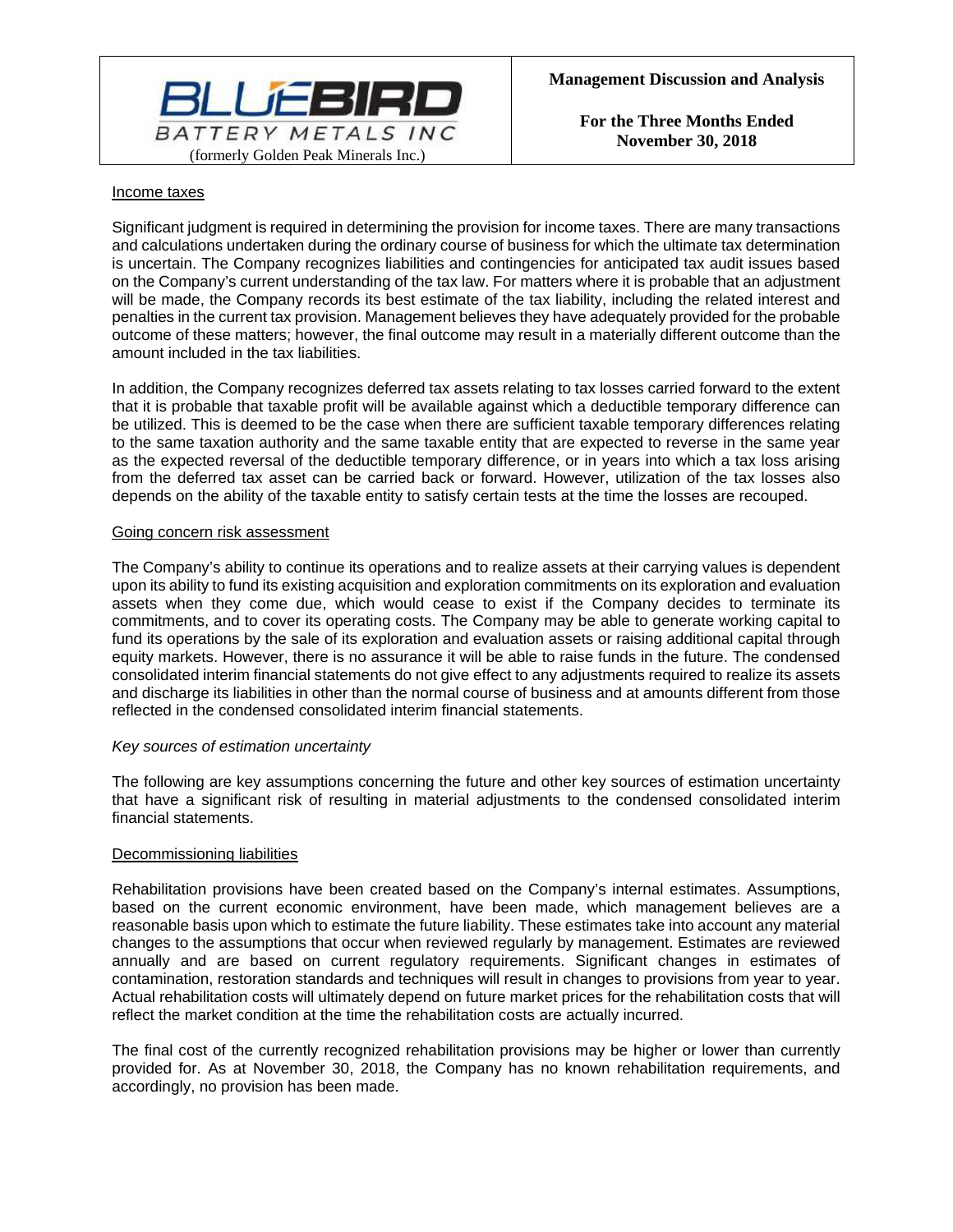

### Valuation of flow-through premium

The determination of the valuation of flow-through premium and warrants in equity units is subject to significant judgment and estimates. The flow-through premium is valued as the estimated premium that investors pay for the flow-through feature, being the portion in excess of the market value of shares without the flow-through feature issued in concurrent private placement financing. In the case that the Company did not issue non-flow-through shares together with the flow-through shares, the market value of shares without the flow-through feature will be determined using their closing quoted bid price.

## **FINANCIAL INSTRUMENTS AND OTHER INSTRUMENTS**

The Company's financial instruments include cash and accounts payable. Cash is classified as fair value through profit or loss. Accounts payable is classified as other financial liabilities. The carrying values of these instruments approximate their fair values due to the relatively short periods to maturity of these instruments.

### **Financial risk management objectives and policies**

The risks associated with these financial instruments and the policies on how to mitigate these risks are set out below. Management manages and monitors these exposures to ensure appropriate measures are implemented in a timely and effective manner.

### Credit risk

Credit risk is the risk of an unexpected loss if a customer or third party to a financial instrument fails to meet its contractual obligations. The financial instrument that potentially subjects the Company to concentrations of credit risk consists principally of cash. To minimize the credit risk on cash, the Company places its cash with a major Canadian financial institution.

### Liquidity risk

The Company manages liquidity risk by maintaining a balance between continuity of funding and flexibility through the use of borrowings. Management closely monitors the liquidity position and expects to have adequate sources of funding to finance the Company's projects and operations. As at November 30, 2018, the Company had cash of \$115,428 (August 31, 2018 - \$260,836) to settle accounts payable and accrued liabilities of \$574,586 (August 31, 2018 - \$419,643), which fall due for payment within 30 days of November 30, 2018. All of the liabilities presented as accounts payable are due within 30 days of the reporting date.

### Market risk

Market risk is the risk that changes in market prices, such as foreign exchange rates and interest rates, will affect the Company's income or the value of its holdings of financial instruments. The objective of market risk management is to manage and control market risk exposures within acceptable parameters, while optimizing the return on capital.

*i) Currency risk –* Currency risk is the risk that the fair value or future cash flows will fluctuate as a result of changes in foreign exchange rates. The Company has operations in Canada and Australia and incurs operating and exploration expenditures in both currencies. The fluctuation of the Canadian dollar in relation to the Australian dollar will have an impact upon the results of the Company. A fluctuation in the exchanges rates between the Canadian and Australian dollars of 10% would result in a change to the Company's cash of \$6,000 and accounts payable